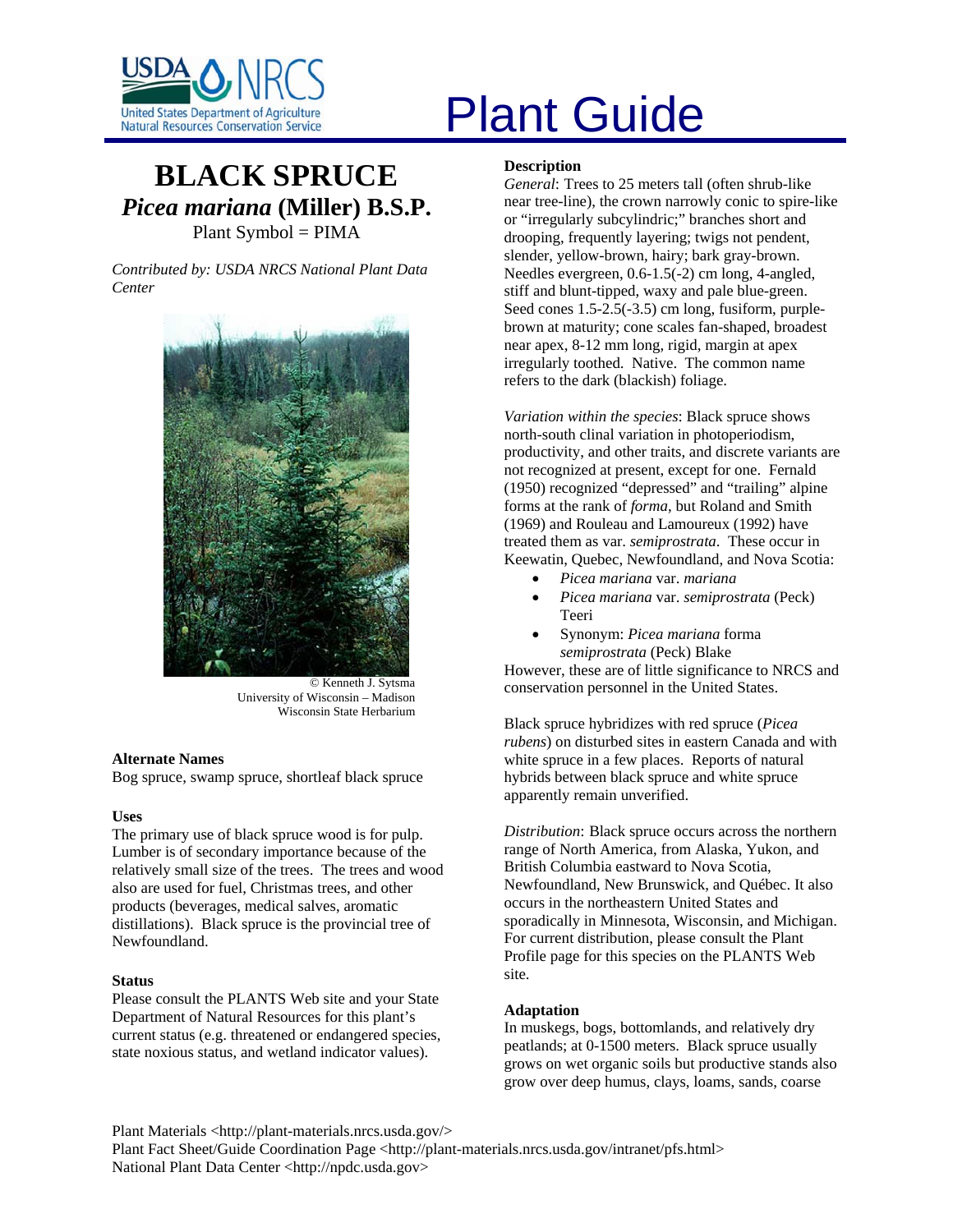till, and shallow soil mantles. It is often a postfire pioneer on both uplands and peatlands. In fire-prone areas, such as upland ridges, fire usually results in the immediate reestablishment and eventual dominance of black spruce, because it produces seed at an early age.

#### **Establishment**

Black spruce may produce a few cones as early as 10 years of age, but maximum production occurs between 100 and 200 years. Heavy seed years occur at intervals of 2-6 years and peak crops every 4 years over most of the range. Fires open the cones and accelerate seed release for periods of 60 days to 2-3 years, depending on fire intensity. Viable seed may be dispersed from a cone for up to 25 years, providing a seed supply after fires occur.

Sphagnum mosses can provide a continuously moist seedbed for black spruce, but growth of seedling growth may be slow here because of inadequate nutrients. Feathermosses may provide a suitable seedbed during wet years but may dry out before penetration by the seedling root. Moist mineral soils usually provide good seedbeds, but exposed mineral soil may be too waterlogged or subject to frost heaving in some low-lying areas. Fires that completely remove the surface organic layer usually provide good seedbeds. Seedling mortality seems to be highest on burned duff and lowest on moss and mineral soil surfaces with adequate moisture. Seedlings develop in as little as 10% of full light intensity, but survival and growth are much better in the open.

Layering is an important means of reproduction in black spruce on some sites, especially where rapidly growing mosses cover lower branches. Such layering develops most abundantly in the more open-grown stands and less frequently in dense stands with higher wood volume. It also is common at tree line, probably as a result of depression of the lower branches by snow, and accounts for the presence of "candelabrum" spruce, a circular clump originating from one individual with the tallest tree in the center.

The average maximum age for black spruce is about 200 years, but ages up to 300 years have been reported.

#### **Management**

Black spruce grows more slowly than many associated trees and shrubs, and mature trees in spruce-fir stands apparently respond better to release than white spruce and subalpine fir. Many

intermediate and suppressed black spruce in swamp stands, however, die after heavy cutting

Clearcutting in strips or patches is generally considered to be the best silvicultural system for managing black spruce. Satisfactory reestablishment after clearcutting requires an adequate seed source and often some kind of site preparation. Unevenaged or all-aged management is best applied on poor sites where stands are windfirm and have abundant layering.

Eastern dwarf-mistletoe causes serious problems for black spruce in the Lake States and eastern Canada. The spruce budworm and various other insects are damaging. Black spruce is easily killed by both ground and crown fires. Peatland stands have a low risk except during very dry periods

# **Cultivars, Improved and Selected Materials (and area of origin)**

Contact your local Natural Resources Conservation Service (formerly Soil Conservation Service) office for more information. Look in the phone book under "United States Government." The Natural Resources Conservation Service will be listed under the subheading "Department of Agriculture."

#### **References**

Fernald, M.L. 1950. *Gray's manual of botany*. Ed. 8. American Book Co., New York.

Little, E.L., Jr. and S.S. Pauley. 1958. A natural hybrid between black and white spruce in Minnesota. Amer. Midl. *Naturalist* 60:202-211.

Morgenstern, E.K. and J.L. Farrar. 1964. *Introgressive hybridization in red spruce and black spruce*. Univ. Toronto, Fac. Forest., Techn. Rep. 4.

Roland, A.E. and E.C. Smith. 1969. *The flora of Nova Scotia*. Nova Scotia Museum, Halifax.

Rouleau, E. and G. Lamoureux 1992. *Atlas of the vascular plants of the island of Newfoundland and the islands of St. Pierre et Miquelon*. Groupe Fleurbec, St. Henri de Levis, Quebec.

Sytsma, K.J. 2004. *Wisconsin State Herbarium*. (http://www.botany.wisc.edu/wisflora/scripts/detail.a sp?SpCode=PICMAR, 20 December 2004). University of Wisconsin, Madison.

Taylor, R.J. 1993. *Picea*. Pp. 369-373 in: Flora of North America, north of Mexico. vol. 2. Oxford Univ. Press, New York.